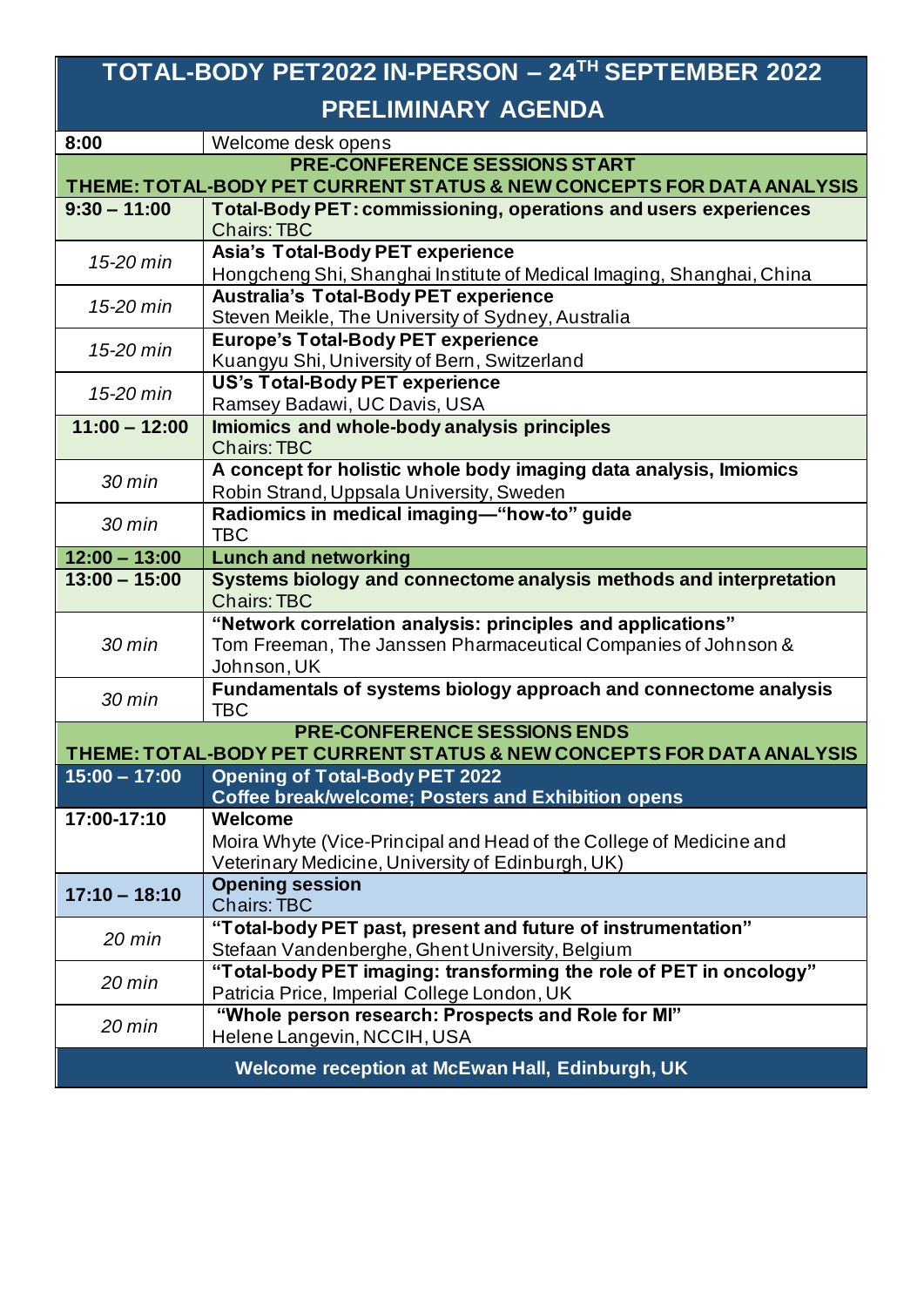| TOTAL-BODY PET2022 IN-PERSON - 25TH SEPTEMBER 2022               |                                                                                                                                |  |
|------------------------------------------------------------------|--------------------------------------------------------------------------------------------------------------------------------|--|
| <b>PRELIMINARY AGENDA</b>                                        |                                                                                                                                |  |
| 8:00                                                             | Welcome desk re-opens                                                                                                          |  |
|                                                                  | Posters and Exhibition opens                                                                                                   |  |
| $9:20 - 10:00$                                                   | <b>ESMI-Plenary Lecture</b><br><b>Chairs: TBC</b>                                                                              |  |
| $30 \text{ min}$                                                 | Kinetic modelling challenges in Total-Body PET imaging<br>Adriaan Lammertsma, Amsterdam University Medical Centre, Netherlands |  |
| $10:00 - 10:30$                                                  | <b>Coffee break</b>                                                                                                            |  |
| $10:30 - 11:45$                                                  | <b>Invited Speakers Session 1   Instrumentation</b>                                                                            |  |
|                                                                  | <b>Chairs: TBC</b>                                                                                                             |  |
| 15 min                                                           | <b>Total-Body PET rodent imaging</b>                                                                                           |  |
|                                                                  | Roel van Holen, Ghent University, Belgium                                                                                      |  |
| 15 min                                                           | <b>Clinical and research opportunities with PennPET Explorer</b>                                                               |  |
|                                                                  | Joel Karp, University of Pennsylvania, USA                                                                                     |  |
|                                                                  | <b>EXPLORER and Beyond: Challenges and Opportunities for Total-Body</b>                                                        |  |
| 15 min                                                           | <b>Human Imaging</b>                                                                                                           |  |
|                                                                  | Simon Cherry, UC Davis, USA                                                                                                    |  |
|                                                                  | First in-vivo positronium imaging of humans with a portable J-PET                                                              |  |
| 15 min                                                           | scanner - on the way to total-body positronium imaging                                                                         |  |
|                                                                  | Pawel Moskal, Jagiellonian University, Poland                                                                                  |  |
| Scientific presentations to be selected from submitted abstracts |                                                                                                                                |  |
|                                                                  |                                                                                                                                |  |
| $12:30 - 14:00$                                                  | Lunch, site visit (Surgeons' Anatomy Museum / Edinburgh Imaging) and                                                           |  |
|                                                                  | posters                                                                                                                        |  |
|                                                                  | Scientific presentations to be selected from submitted abstracts                                                               |  |
| 15:15 - 16:00                                                    | <b>Invited Speakers Session 2   Emerging applications I</b><br><b>Chairs: TBC</b>                                              |  |
|                                                                  | Translational oncology and total-body PET imaging to visualize the                                                             |  |
| 15 min                                                           | effects of immunotherapy                                                                                                       |  |
|                                                                  | Derk Jan A. de Groot, University Medical Centre Groningen, Netherlands                                                         |  |
| 15 min                                                           | Musculoskeletal total-Body PET imaging<br>Abhijit Chaudhari, UC Davis, USA                                                     |  |
| $16:00 - 16:30$                                                  | <b>Coffee break</b>                                                                                                            |  |
|                                                                  | Cross-engagement session: big data tools, platforms and innovation                                                             |  |
| $16:30 - 17:30$                                                  | <b>Chairs: TBC</b>                                                                                                             |  |
|                                                                  | The human connectome project: a retrospective on how to collect,                                                               |  |
| $10$ min                                                         | analyse and share big imaging datasets                                                                                         |  |
|                                                                  | David C. Van Essen, Washington University, USA                                                                                 |  |
|                                                                  | Latest advances in deep learning techniques applied to large PET                                                               |  |
| $10$ min                                                         | imaging datasets                                                                                                               |  |
|                                                                  | Irene Buvat, Institute Curie Research Center, France                                                                           |  |
|                                                                  | How super-computers can help mine big datasets: the EPCC experience                                                            |  |
| $10$ min                                                         | Mark Parsons, University of Edinburgh, UK                                                                                      |  |
|                                                                  | <b>Round table discussions</b>                                                                                                 |  |
| $17:30 - 18:30$                                                  | <b>Industry sponsored session</b><br>Conference dinner at National Museum of Scotland, Edinburgh, UK                           |  |